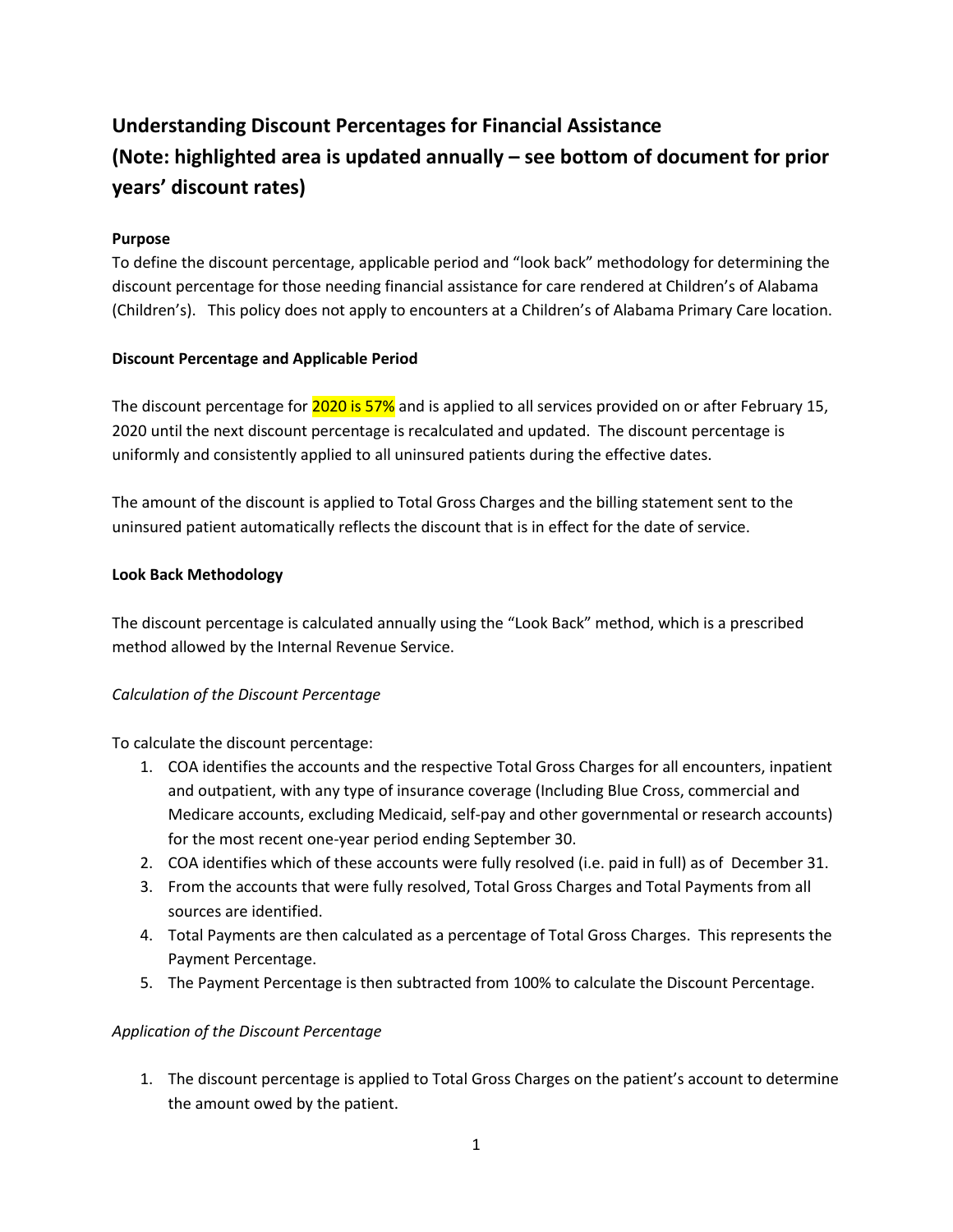2. The billing statement sent to the patient/guarantor reflects the amount owed after discount.

## *Application of the Additional Discount Percentage*

If a patient has applied for and been approved to receive an additional discount, the additional discount is applied to the current amount outstanding after the automatic discount has been granted. The amount of the additional discount is based on family size and family income as a percentage of the Federal poverty guidelines per the COA Financial Assistance policy excerpt:

| <b>Guidelines:</b>                              |                                  |
|-------------------------------------------------|----------------------------------|
| If Family income and available assets as a % of |                                  |
| FPL for family size is equal to:                | Then the Additional Discount is: |
| 0 - 200% of FPL                                 | 100% discount - Free care        |
| 201% – 300% of FPL                              | 50% discount                     |
| > 300% of FPL                                   | No additional discount           |

#### **Example Illustrations**

The following examples illustrate the above:

#### **EXAMPLE A**

Patient A, who is uninsured, comes to Children's of Alabama for an emergency visit and incurs a patient bill with total gross charges of \$3,000. Because Patient A is uninsured, he will automatically receive a discount. When the billing statement is generated for Patient A, the amount due is \$1,290.

| 3,000<br>S. | <b>Total Gross Charges for the Encounter</b> |
|-------------|----------------------------------------------|
| 57%         | Discount Percentage                          |
| \$1,710     | Amount of the Discount                       |
|             |                                              |
| 3,000       | <b>Total Gross Charges</b>                   |
| (1,710)     | Amount of the Discount                       |
| 1,290       | Due from the Patient/Guarantor               |

Patient A is still unable to pay the bill and applies for an additional discount. Patient A demonstrates through the application process that he is a member of a household with a family size of four (4) - 2 parents, a sibling and himself. The total family income is \$42,000 and there are no other available sources of income or cash reserves. Based on the FPL guidelines, based on family size and income, Patient A is less than 200% of the FPL and will receive an additional discount of 100%.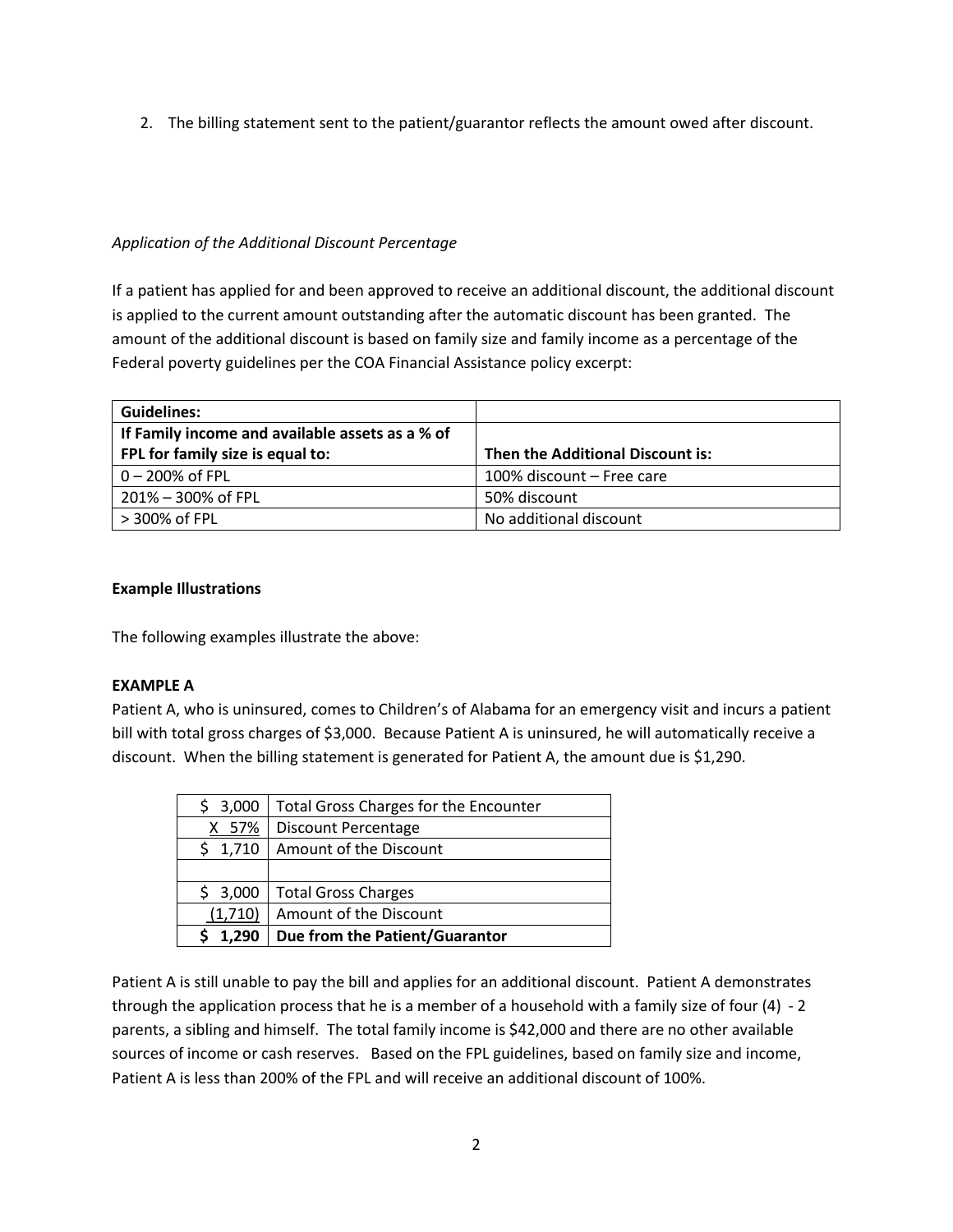| \$1,290 | Due from the Patient/Guarantor |
|---------|--------------------------------|
| 100%    | Discount Percentage            |
| 1,290   | Amount of the Discount         |
|         |                                |
| 1,290   | Due from the Patient/Guarantor |
| (1,290) | Amount of the Discount         |
| O       | Due from the Patient/Guarantor |

#### **EXAMPLE B**

Patient B, who is uninsured, comes to Children's of Alabama for surgery and inpatient stay and incurs a patient bill with total gross charges of \$45,000. Because Patient B is uninsured, he will automatically receive a discount. When the billing statement is generated for Patient B, the amount due is \$19,350.

| 45,000    | <b>Total Gross Charges for the Encounter</b> |
|-----------|----------------------------------------------|
| 57%<br>x  | Discount Percentage                          |
| \$25,650  | Amount of the Discount                       |
|           |                                              |
| 45,000    | <b>Total Gross Charges</b>                   |
| (25, 650) | Amount of the Discount                       |
| 19,350    | Due from the Patient/Guarantor               |

Patient B is still unable to pay the bill and applies for an additional discount. Patient B demonstrates through the application process that he is a member of a household with a family size of four (4) - 2 parents, a sibling and himself. The total family income is \$65,000 and there are no other available sources of income or cash reserves. Based on the FPL guidelines, based on family size and income, Patient B is greater than 200% of the FPL but less the 300% of FPL and will receive an additional discount of 50%.

| 19,350    | Due from the Patient/Guarantor |
|-----------|--------------------------------|
| 50%<br>X. | Discount Percentage            |
| \$9,675   | Amount of the Discount         |
|           |                                |
| 19,350    | Due from the Patient/Guarantor |
| (9,675)   | Amount of the Discount         |
| 9,675     | Due from the Patient/Guarantor |

#### **EXAMPLE C**

Patient C, who is insured, comes to Children's of Alabama for surgery and inpatient stay. Patient C's insurance pays the bill, subject to deductibles and co-insurance which are Patient C's responsibility. This leaves Patient C owing Children's of Alabama \$8,000, as determined by the insurance company.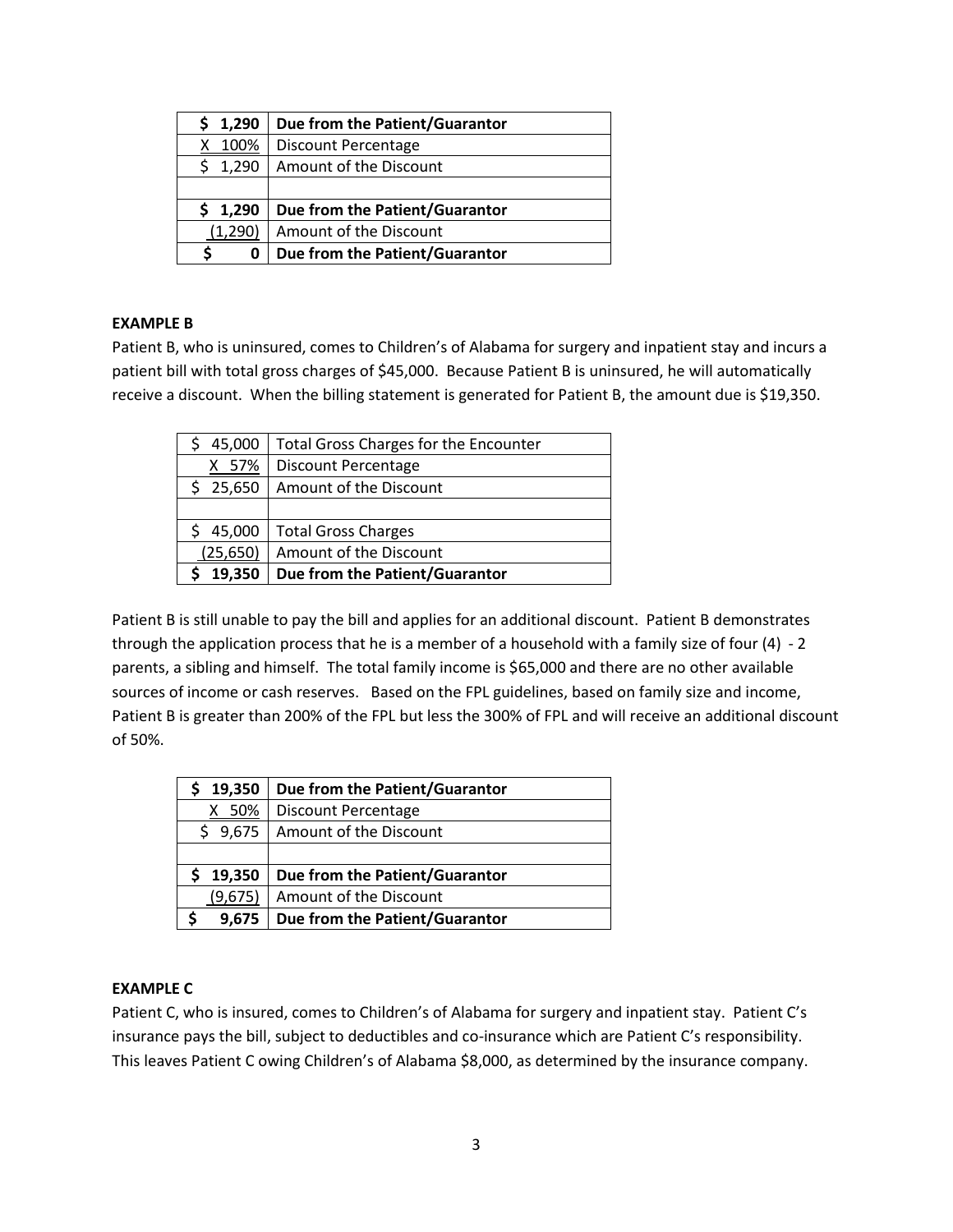Patient C is unable to pay the bill and applies for a financial assistance discount. Patient C demonstrates through the application process that he is a member of a household with a family size of four (4) - 2 parents, a sibling and himself. The total family income is \$64,000 and there are no other available sources of income or cash reserves. Based on the FPL guidelines, based on family size and income, Patient C is greater than 200% of the FPL but less the 300% of FPL and will receive an additional discount of 30% according to the guidelines per the COA policy for Financial Assistance for Insured Patients.

| <b>Guidelines:</b>                                                |                                                       |                              |
|-------------------------------------------------------------------|-------------------------------------------------------|------------------------------|
| If Family income and available<br>assets as a % of FPL for family | And the amount owed by<br>Patient is equal to/greater | Then the Discount off Amount |
| size is equal to:                                                 | than:                                                 | Owed is:                     |
| 0-200% of FPL                                                     | \$2,500                                               | 50% discount                 |
| 201% - 300% of FPL                                                | \$5,000                                               | 30% discount                 |
| >300% of FPL                                                      | \$5,000                                               | No Discount - total amount   |
|                                                                   |                                                       | owed limited to a maximum of |
|                                                                   |                                                       | 15% of annual family income. |

| 8,000    | Due from the Patient/Guarantor |
|----------|--------------------------------|
| 30%<br>X | Discount Percentage            |
| \$2,400  | Amount of the Discount         |
|          |                                |
| 8,000    | Due from the Patient/Guarantor |
| (2,400)  | Amount of the Discount         |
| 5,600    | Due from the Patient/Guarantor |

#### **UPDATED:**

May 27, 2014 – 2014 Discount rate is 57% February 2015 – 2015 Discount rate is 57%

# **Patients receiving care in a Primary Care Location:**

The discount percentage is calculated annually using the "Look Back" method based on calendar year data for the rendering primary care location only. The amount of the discount is applied to Total Gross Charges. The percentage discount for the year is updated and effective each year on February 14. The discount percentage is uniformly and consistently applied to all patients approved for financial assistance for Primary Care during the effective dates. The discount percentage is applied to Total Gross Charges to determine the amount owed by the patient. An individual will not be charged more than amounts generally billed for medically necessary care in that Primary Care location.

| Guidelines:                                     |                               |
|-------------------------------------------------|-------------------------------|
| If Family income and available assets as a % of |                               |
| FPL for family size is equal to:                | Then the patient charges are: |